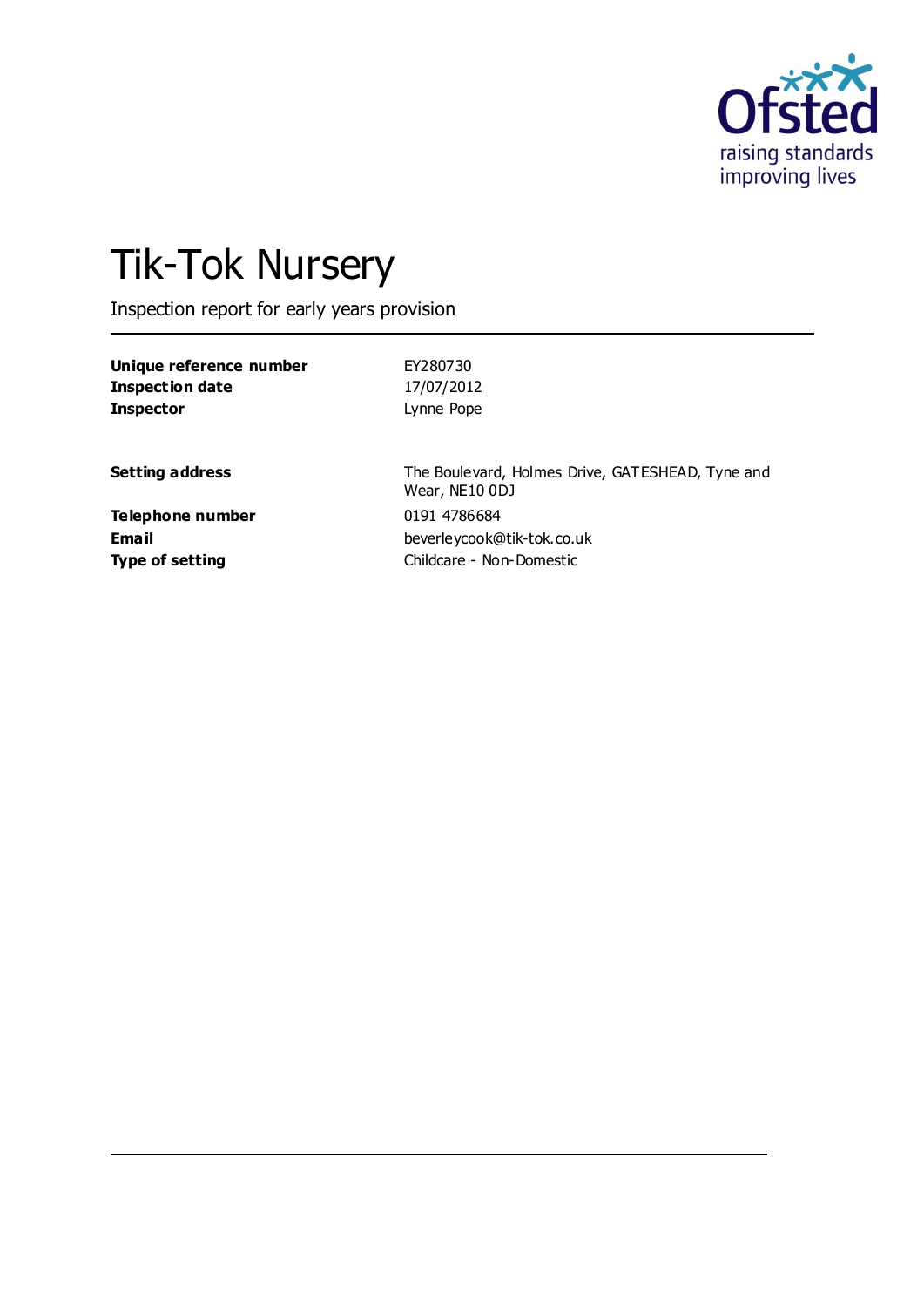The Office for Standards in Education, Children's Services and Skills (Ofsted) regulates and inspects to achieve excellence in the care of children and young people, and in education and skills for learners of all ages. It regulates and inspects childcare and children's social care, and inspects the Children and Family Court Advisory Support Service (Cafcass), schools, colleges, initial teacher training, work-based learning and skills training, adult and community learning, and education and training in prisons and other secure establishments. It assesses council children's services, and inspects services for looked after children, safeguarding and child protection.

If you would like a copy of this document in a different format, such as large print or Braille, please telephone 0300 123 1231, or email enquiries@ofsted.gov.uk.

You may copy all or parts of this document for non-commercial educational purposes, as long as you give details of the source and date of publication and do not alter the information in any way.

T: 0300 123 1231 Textphone: 0161 618 8524 E: enquiries@ofsted.gov.uk W: [www.ofsted.gov.uk](http://www.ofsted.gov.uk/)

© Crown copyright 2012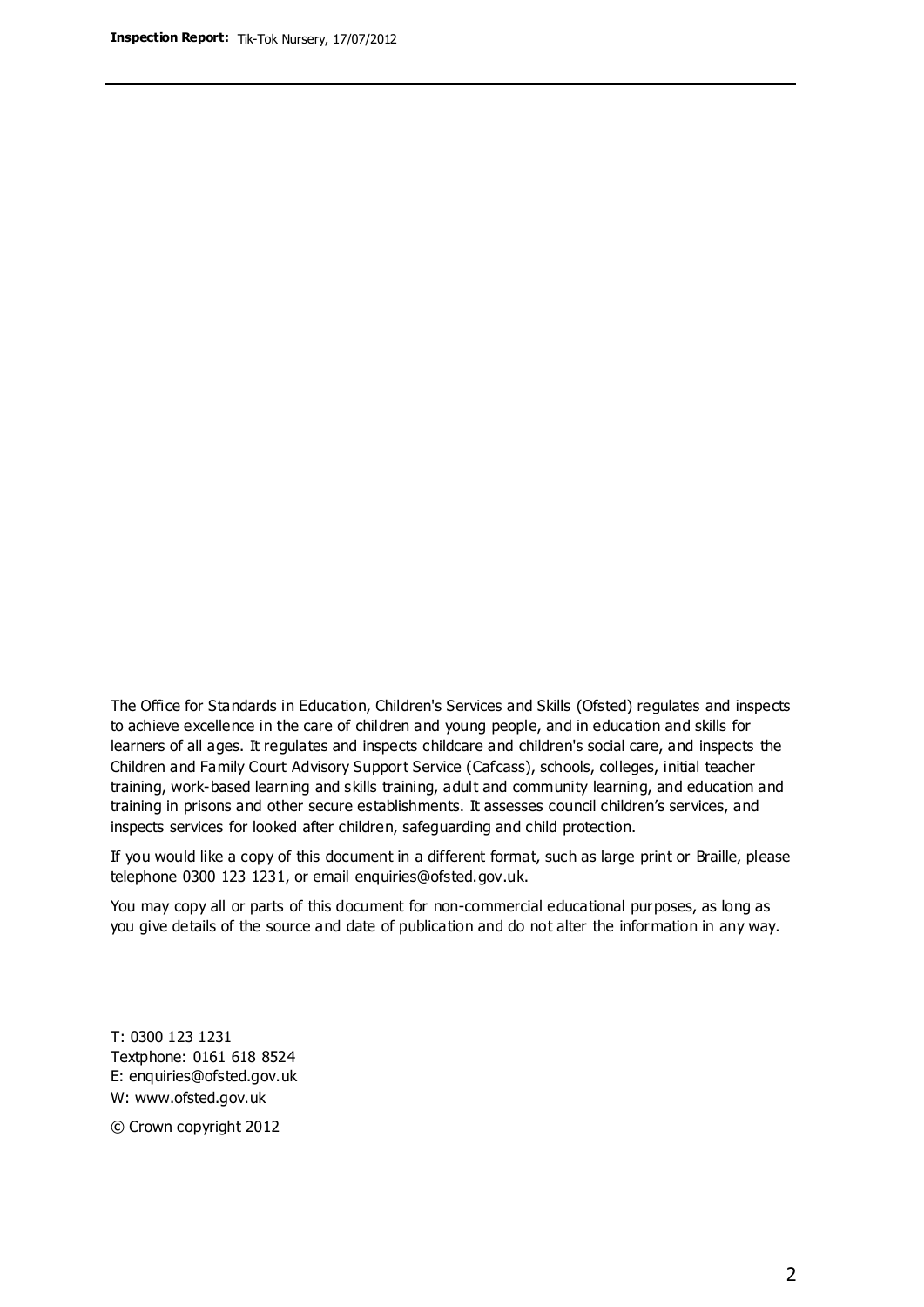### **Introduction**

This inspection was carried out by Ofsted under Sections 49 and 50 of the Childcare Act 2006 on the quality and standards of the registered early years provision. 'Early years provision' refers to provision regulated by Ofsted for children from birth to 31 August following their fifth birthday (the early years age group). The registered person must ensure that this provision complies with the statutory framework for children's learning, development and welfare, known as the *Early* Years Foundation Stage.

The provider must provide a copy of this report to all parents with children at the setting where reasonably practicable. The provider must provide a copy of the report to any other person who asks for one, but may charge a fee for this service (The Childcare (Inspection) Regulations 2008 regulations 9 and 10).

The setting also makes provision for children older than the early years age group which is registered on the voluntary and/or compulsory part(s) of the Childcare Register. This report does not include an evaluation of that provision, but a comment about compliance with the requirements of the Childcare Register is included in Annex B.

Please see our website for more information about each childcare provider. We publish inspection reports, conditions of registration and details of complaints we receive where we or the provider take action to meet the requirements of registration.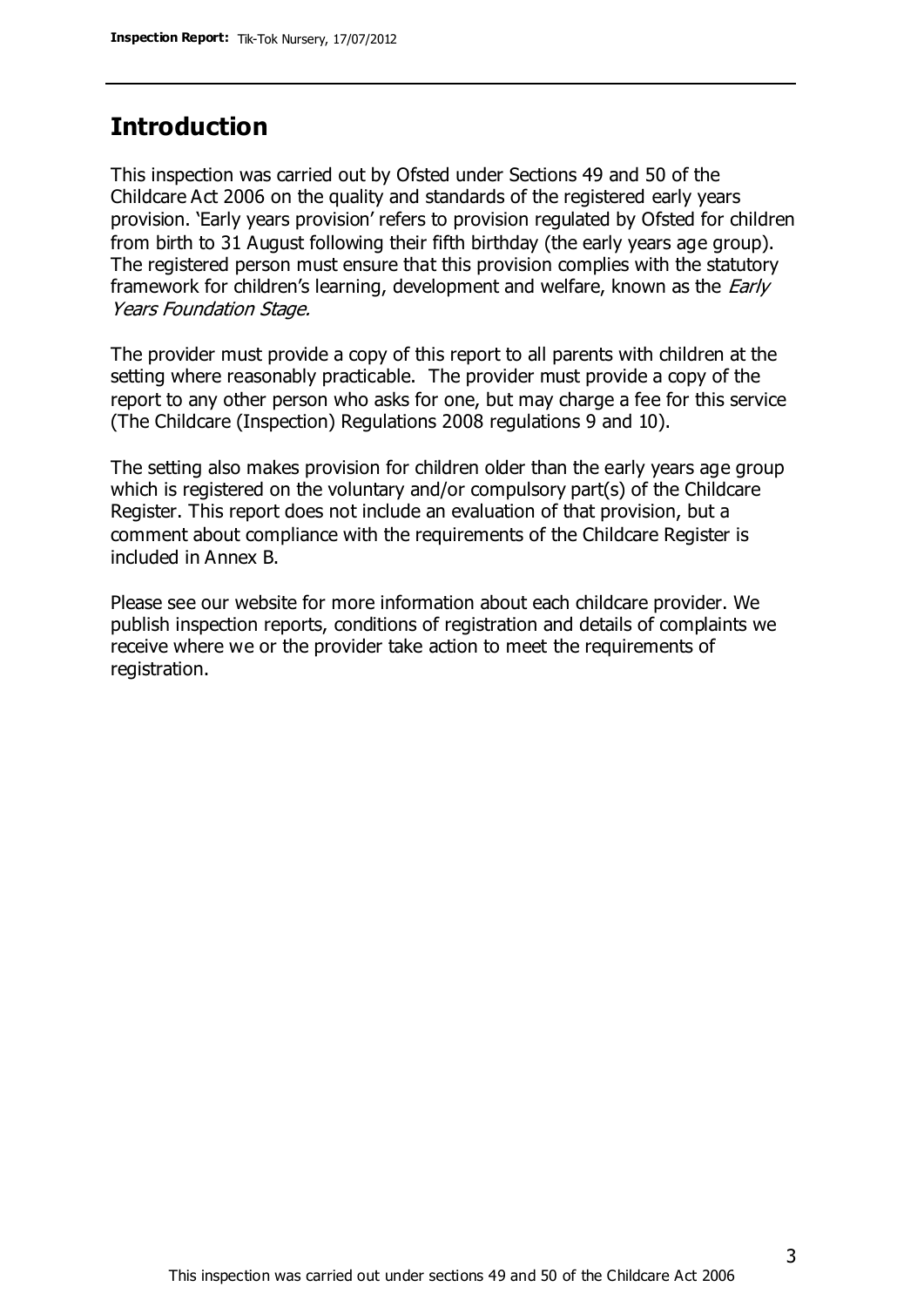### **Description of the setting**

Tik-Tok Nursery is a privately owned registered charity run by a board of directors and was registered at these premises in 2004. It operates from purpose built premises in the Felling area of Gateshead. The nursery serves the local area. The nursery is accessible to all children and there is a fully enclosed area available for outdoor play.

The nursery opens Monday to Friday for 51 weeks of the year. Sessions are 7.30am until 6pm. Children are able to attend for a variety of sessions. A maximum of 130 children may attend the nursery at any one time. There are currently 150 children attending who are within the Early Years Foundation Stage. The nursery also offers care to children aged over five years. The nursery is registered on the Early Years Register and on both the voluntary and compulsory parts of the Childcare Register. The nursery provides funded early education for two-, threeand four-year-olds. It supports children with special educational needs and/or disabilities and children who speak English as an additional language.

The nursery employs 26 members of childcare staff. Of these, two hold appropriate early years qualifications at level 2 and 24 at level 3 or above. Two staff have Early Years Professional Status. The nursery receives support from the local authority.

### **The overall effectiveness of the early years provision**

Overall the quality of the provision is outstanding.

Staffs thorough knowledge of each child's individual needs, ensures that all aspects of children's welfare and learning are promoted with great success. They enjoy an excellent range of activities and experiences which effectively meets their needs and helps them to make rapid progress in their learning and development. Children are cared for in a very safe and secure environment and all records are in place to meet requirements. The well-established partnership with parents and others ensures that staff communicate well, to put the children's needs first. The leadership and management have a strong capacity for sustained improvement.

### **What steps need to be taken to improve provision further?**

To further improve the high quality early years provision the registered person should consider:

continuing to develop assessment of children's progress against the areas of learning and development to help identify any gaps in children's learning.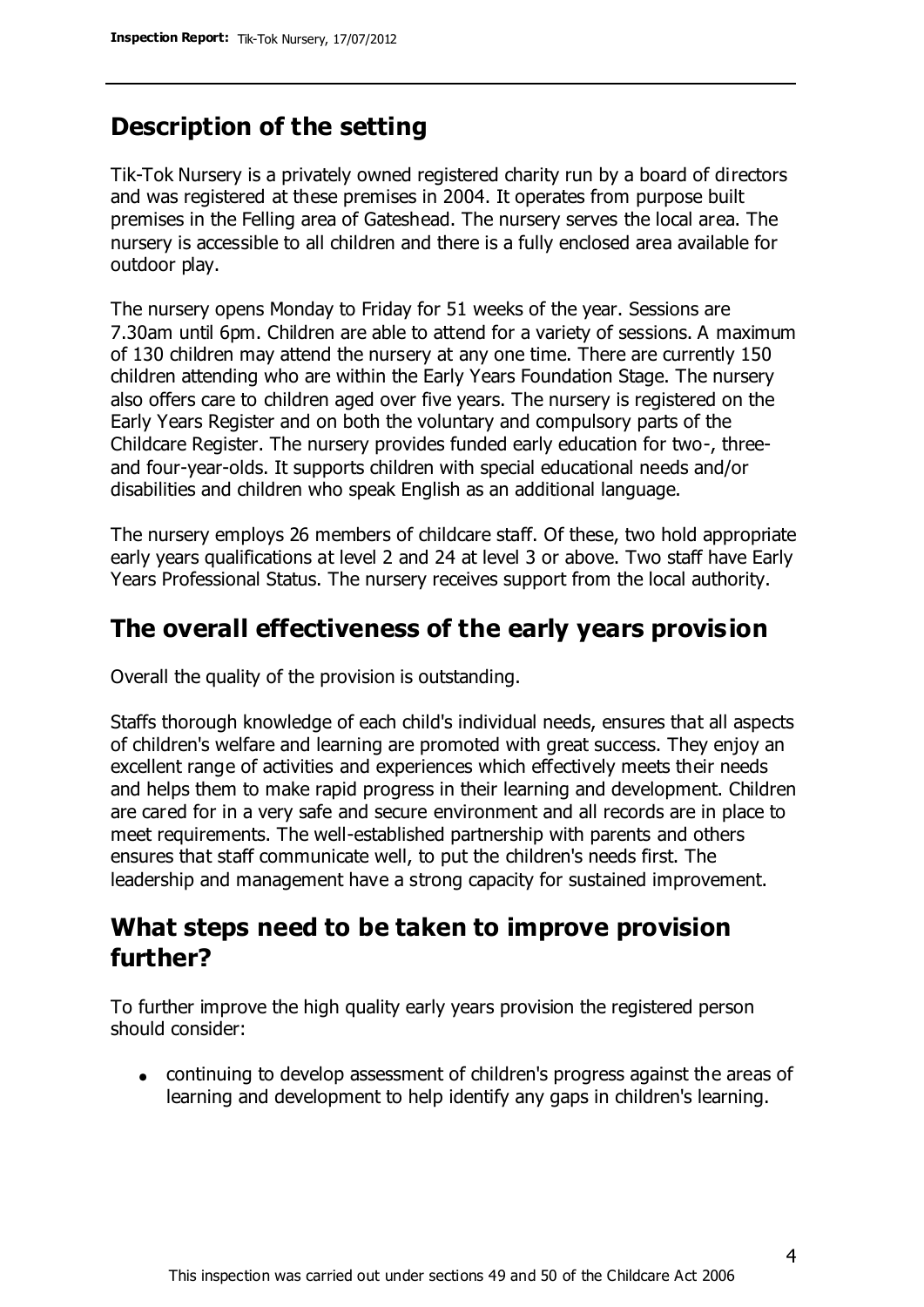### **The effectiveness of leadership and management of the early years provision**

Priority is given to children's safety and welfare. Staff have a very good understanding of safeguarding procedures and capably describe procedures for working with relevant agencies to protect children from harm or neglect. Comprehensive risk assessments are carried out on a daily basis to ensure that all aspects of the nursery remain safe for children. There are robust recruitment and induction systems to ensure staffs ongoing suitability. For example, annual appraisal and staff supervision enables the manager and staff to identify their strengths and areas for further development. Recommendations raised at the last inspection have all been implemented very effectively. For example, planning, observation and assessment have been updated and reviewed to more effectively meet individual children's needs.

Inspirational organisation of the whole setting enables children to access stimulating and fun activities both indoors and outdoors. The indoor and outdoor environments are linked so that children can move freely between them. The outdoors is imaginatively resourced for activities, such as role play, creativity, physical development and gardening. Displays of children's work, photographs of activities and age-appropriate resources which are easily accessible create a childfriendly environment. Staff ensure that all children are integrated well into the setting taking into account their individual needs, such as special educational needs and/or disabilities. Excellent partnerships are developed with outside agencies that regularly come into the setting to support identified children. When children attend with English as an additional language, staff learn some key words in the child's first language and use physical gestures and signs to help them communicate effectively. Self-evaluation of all aspects of the provision forms the backbone of the nursery ensuring that the whole staff consistently move forward with improvements. Parents are involved through questionnaires and a group of parents called 'Friends of Tik-Tok Parent Group', meet regularly and are able to make recommendations about practice which the management team take on board. Staff continually enhance their skills as they attend relevant childcare training. For example, recent courses have consisted of equality and diversity, a problem solving approach to behaviour management and quality practice with twoyear-olds.

The nursery staff recognise and values the role of parents, families, carers and others working with children. This results in an excellent partnership with parents. They work closely together to exchange information about their child through text messages, a daily diary and verbal feedback. Parents' evenings are held once a year where staff discuss their child's learning journal and the progress that their child is making. Sharing books are used by parents to write about their child's development and activities at home. This enables staff to incorporate the child's current interest into their planning. Sharing boards in the playrooms allow parents to share exciting events through photos and stories with everyone. Termly newsletters keep them informed about forthcoming events. Innovative methods are employed so that staff can keep in touch with other provisions that children attend as part of the Early Years Foundation Stage, such as an exchange of a diary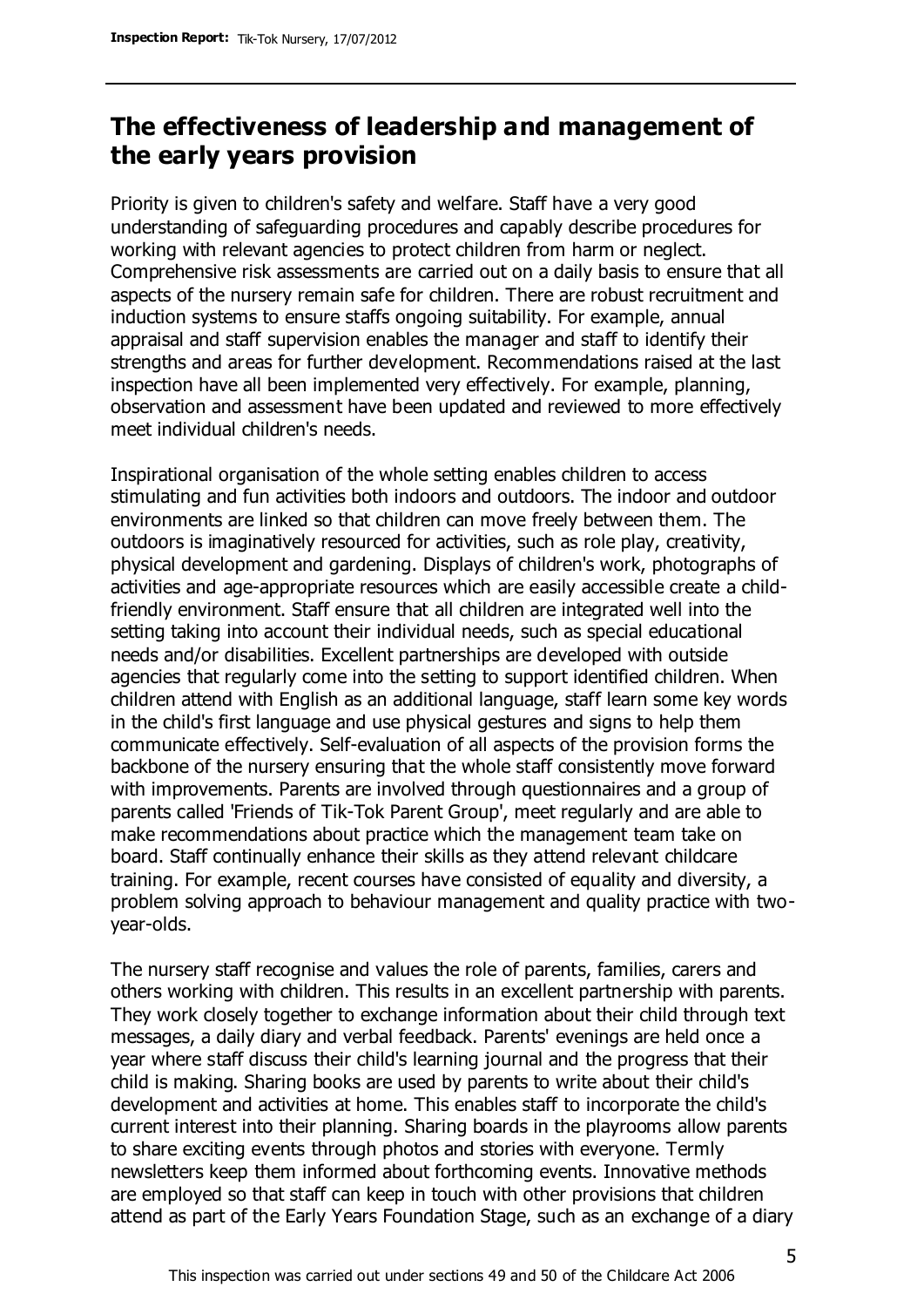that details what the child has done while in each setting. This enables staff to plan for continuity of learning and development. Parents are enthusiastic about their child's care, learning and development at the nursery stating that they are kept fully informed of their child's activities and development and feel that they could raise any concerns with staff.

### **The quality and standards of the early years provision and outcomes for children**

Children show high levels of independence, curiosity, imagination and concentration. The educational programme reflects rich, varied and imaginative experiences that meet the needs of all children. They are encouraged to participate in activities taking account of their diversity and they learn respect for others. The information gained from the regular observations that staff carry out for each child is used very effectively to guide planning. A record of each child's development is recorded in a learning journal which links into the applicable areas of learning and development. Staff complete a summary of each child's development each term, however, a tracker is not in place to show if there are any gaps in children's learning and development.

Children feel very safe and secure and sustain healthy emotional attachments to their key person and other staff. New children settle well and show that they have a strong exploratory impulse as they investigate the different resources. Older children enjoy being with and talking to adults and other children. For example, they approach visitors and have the confidence to ask for their help in putting on aprons. The use of visual aids stimulates their interest in play with sounds, songs and rhymes as staff ask what might be in the bag at circle time. When they pull out a frog they all sing a song that is connected, such as 'five little speckled frogs'. From a young age children make marks on paper. As they get older this leads to them forming the letters for their names which they take pride in as they write it on their artwork. Activities, such as weighing toys on a pair of scales help children to make comparisons between quantities. Younger children problem solve as they attempt sometimes successfully to fit jigsaw pieces onto inset boards. The extremely well-organised outdoor play areas enable children to show their curiosity and interest in the features of the environment. For example, resources are available for children to look for bugs in the long grass. There are digging areas with sand and soil and one particular activity that enabled children to examine the consistency of mud on a tray. Another day it was in a paddling pool and they were able to stand and sit in it wearing appropriate waterproof clothing. Children access a wide selection of resources that reflect diversity. Different festivals and celebrations are acknowledged which gives them the opportunity to ask questions and learn about the differences and similarities in the society in which we live.

Every child's welfare needs are given close attention. They learn about possible dangers and how to keep themselves safe through routines, such as fire evacuation procedures and guidance from staff. Staff have a calm, consistent attitude towards caring for the children. There is a calm atmosphere throughout the provision and staff use appropriate strategies to manage children's behaviour.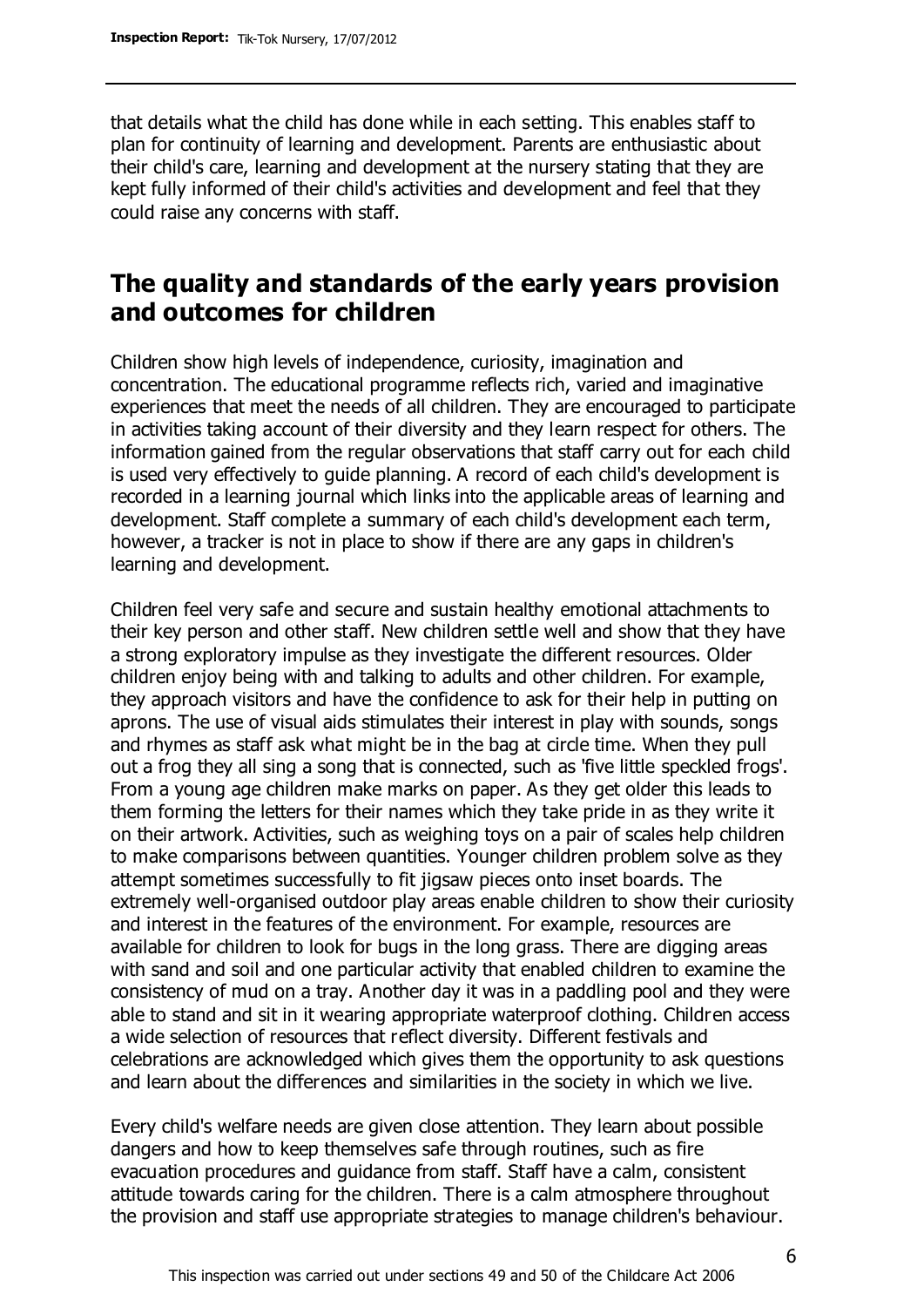Healthy meals are freshly prepared by the cook and assistant at the provision. Close monitoring of the menu ensures that children thoroughly enjoy their meals. Children develop a very good understanding of how to keep themselves healthy. When being active the staff talk to them about how they are warming up and how this makes them feel warmer in the winter and how in the summer they may need a drink or some rest time to cool down. There are planting and growing areas in the gardens and children look enthusiastically to see if there are any ripe strawberries which they collect for snack time. Good steps are taken to prevent the spread of infection. Policies and guidance are shared with parents and all necessary records and consents are in place.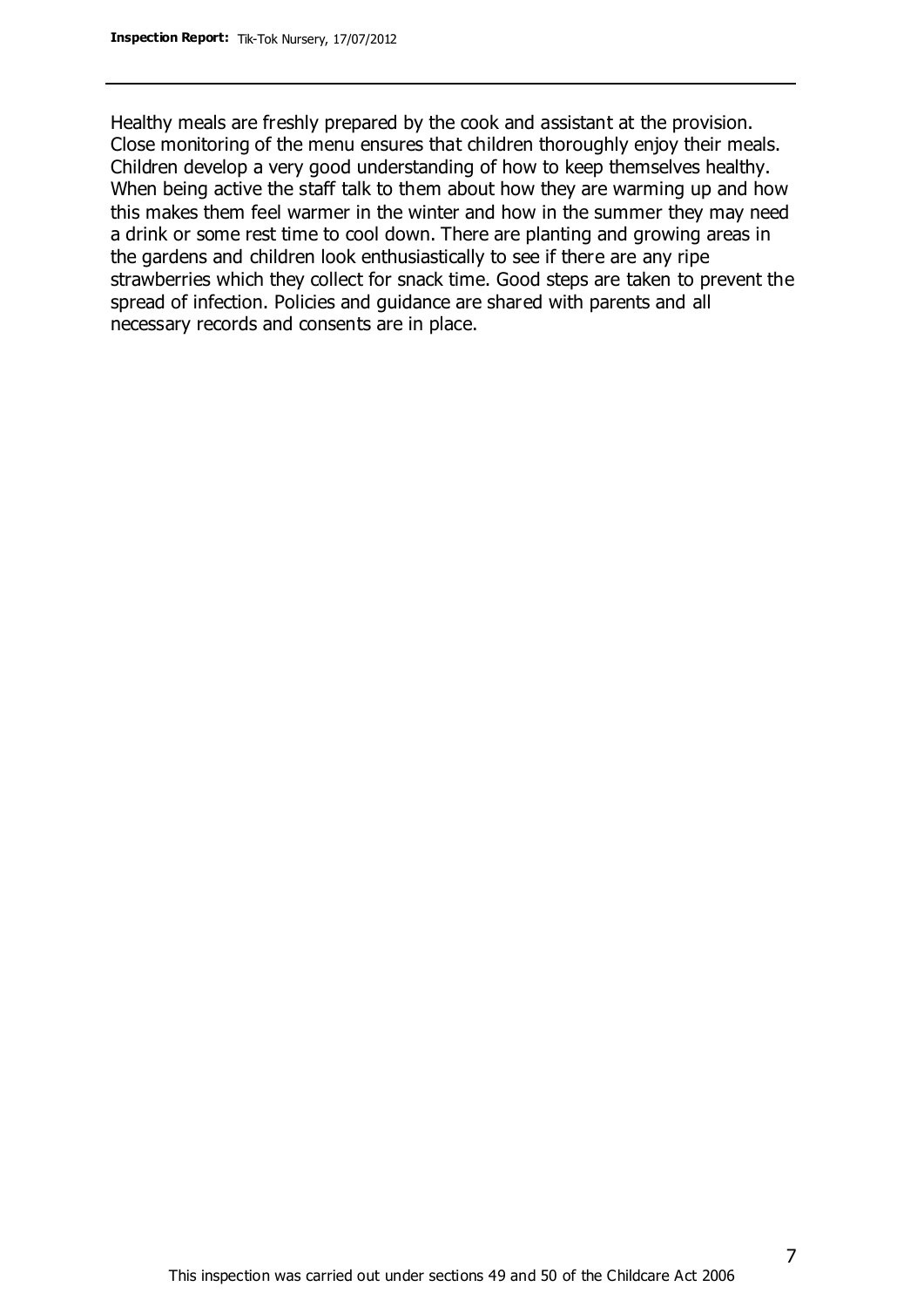### **Annex A: record of inspection judgements**

#### **The key inspection judgements and what they mean**

Grade 1 is Outstanding: this aspect of the provision is of exceptionally high quality Grade 2 is Good: this aspect of the provision is strong Grade 3 is Satisfactory: this aspect of the provision is sound Grade 4 is Inadequate: this aspect of the provision is not good enough

#### **The overall effectiveness of the early years provision**

| How well does the setting meet the needs of the<br>children in the Early Years Foundation Stage? |  |
|--------------------------------------------------------------------------------------------------|--|
| The capacity of the provision to maintain continuous                                             |  |
| improvement                                                                                      |  |

#### **The effectiveness of leadership and management of the early years provision**

| The effectiveness of leadership and management of the             |  |
|-------------------------------------------------------------------|--|
| <b>Early Years Foundation Stage</b>                               |  |
| The effectiveness of leadership and management in embedding       |  |
| ambition and driving improvement                                  |  |
| The effectiveness with which the setting deploys resources        |  |
| The effectiveness with which the setting promotes equality and    |  |
| diversity                                                         |  |
| The effectiveness of safeguarding                                 |  |
| The effectiveness of the setting's self-evaluation, including the |  |
| steps taken to promote improvement                                |  |
| The effectiveness of partnerships                                 |  |
| The effectiveness of the setting's engagement with parents and    |  |
| carers                                                            |  |

### **The quality of the provision in the Early Years Foundation Stage**

The quality of the provision in the Early Years Foundation Stage | 1

### **Outcomes for children in the Early Years Foundation Stage**

| <b>Outcomes for children in the Early Years Foundation</b>    |  |
|---------------------------------------------------------------|--|
| <b>Stage</b>                                                  |  |
| The extent to which children achieve and enjoy their learning |  |
| The extent to which children feel safe                        |  |
| The extent to which children adopt healthy lifestyles         |  |
| The extent to which children make a positive contribution     |  |
| The extent to which children develop skills for the future    |  |
|                                                               |  |

Any complaints about the inspection or report should be made following the procedures set out in the guidance available from Ofsted's website: www.ofsted.gov.uk